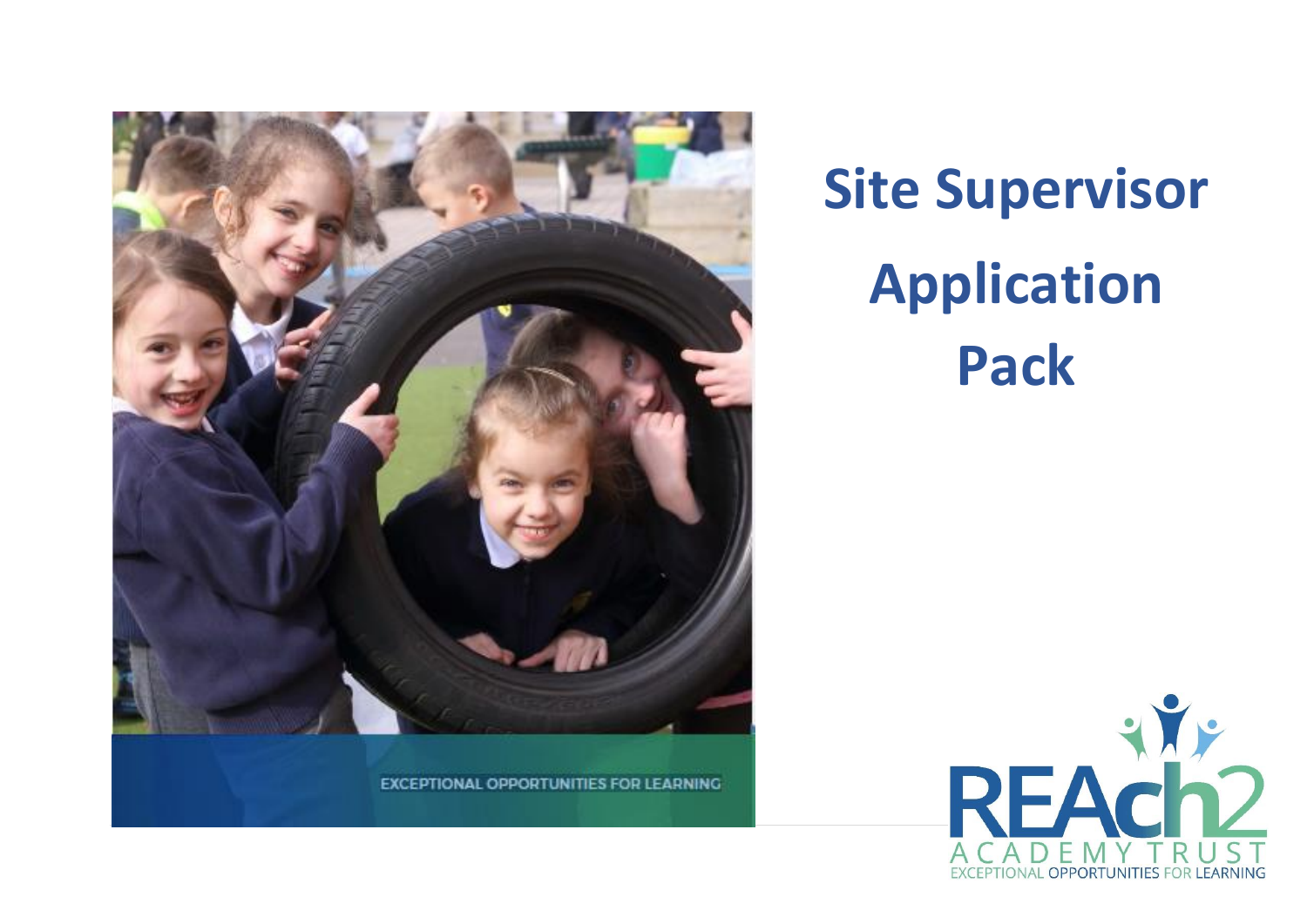### **Letter from Sir Steve Lancashire, Chief Executive, REAch2 Academy Trust**

#### Dear Candidate

Thank you for your interest in this role within the REAch2 Academy Trust.

This is a hugely exciting time for our family of schools. The Trust has been recognised by the Department for Education as being well placed to raise standards and achieve excellence for pupils in a growing number of schools nationwide. We are presented with a rare opportunity to make a real difference to the lives and life chances of so many primary school children – many of whom haven't previously received the educational opportunities they deserve.

The Trust includes schools at all stages of development, from those requiring significant improvement through to existing outstanding schools. As a Trust we are clear about the importance of achieving long term sustainability for our schools. Our vision is to enable individual academies to flourish with real autonomy, whilst also ensuring a strong ethos of support and collaboration across our schools.

Teachers within REAch2 belong to a national community of professionals, and benefit from a wide range of networks and development opportunities across the Trust. In time, our best teachers are able to work across schools, develop specialisms and step up to leadership roles within and beyond their own academy. The Trust provides a strong culture of collaboration and support, together with high expectations for staff and pupils alike.

Those we recruit are able to demonstrate that they share our values, are highly motivated to work with colleagues within and beyond their school to continuously develop their skills and pursue professional excellence, and are committed to providing the highest standards of teaching for all children. If that is you then we would be delighted to receive your application.

#### **Sir Steve Lancashire**

**Chief Executive, REAch2 Academy Trust**

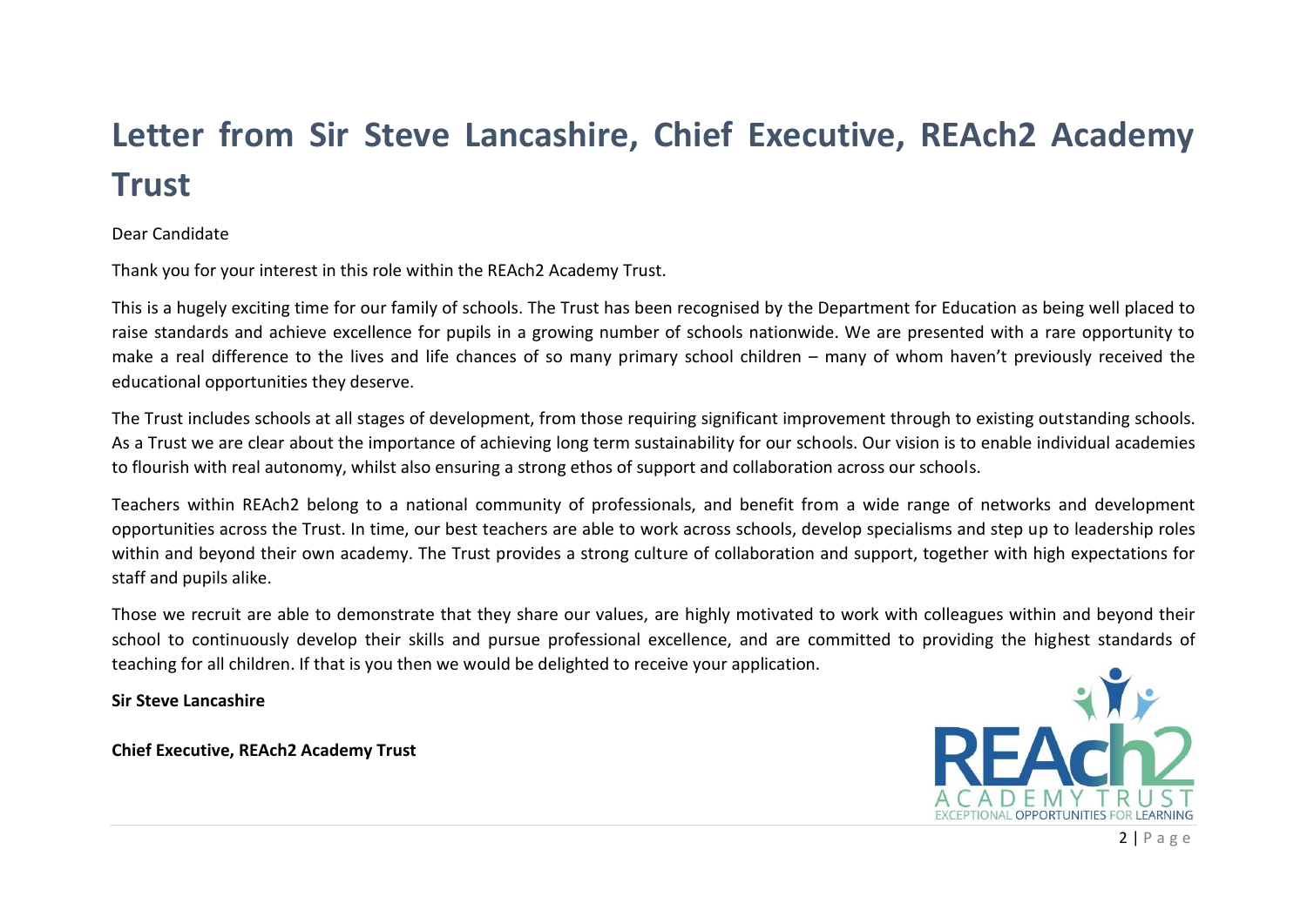### **Letter from Miss Helen Bye, Headteacher, Scientia Academy REAch2 Academy Trust**

#### Dear Candidate

Scientia Academy is a two-form entry primary school providing a part time morning and afternoon Nursery. We offer a friendly and stimulating environment, where children are encouraged to become confident, caring, articulate and independent learners on their journey to secondary education and use their abilities to the full. We provide a calm and happy atmosphere and set high standards of respect, courtesy, hard work and achievement for all children and adults.

The school is equipped with modern purpose-built classrooms, state of the art ICT suite and 4D cinema an extensive library, art and craft rooms in an expertly designed learning environment. We offer extended school services, which include Breakfast and After School Clubs. Enriching the curriculum as much as possible through educational and residential trips, visiting speakers and professionals drawing upon the local and wider community. Parents are encouraged to become actively involved in their children's learning through regular coffee mornings, termly review days.

We are very proud of the social and cultural diversity of our school. The children and staff come from a variety of backgrounds and cultures and we aim to celebrate the richness that this brings to the school. This diversity is reflected in our curriculum, our policies and procedures and our school environment.

At Scientia the staff are committed to provide excellence in teaching and learning for every child in our school. We are looking for people who will bring these traits to our school as well as complementing the collegial atmosphere that already exists here at Scientia. If you feel that Scientia is the right type of environment for you then we would love to hear from you.

#### **Miss Helen Bye**

**Headteacher, Scientia Academy REAch2 Academy Trust**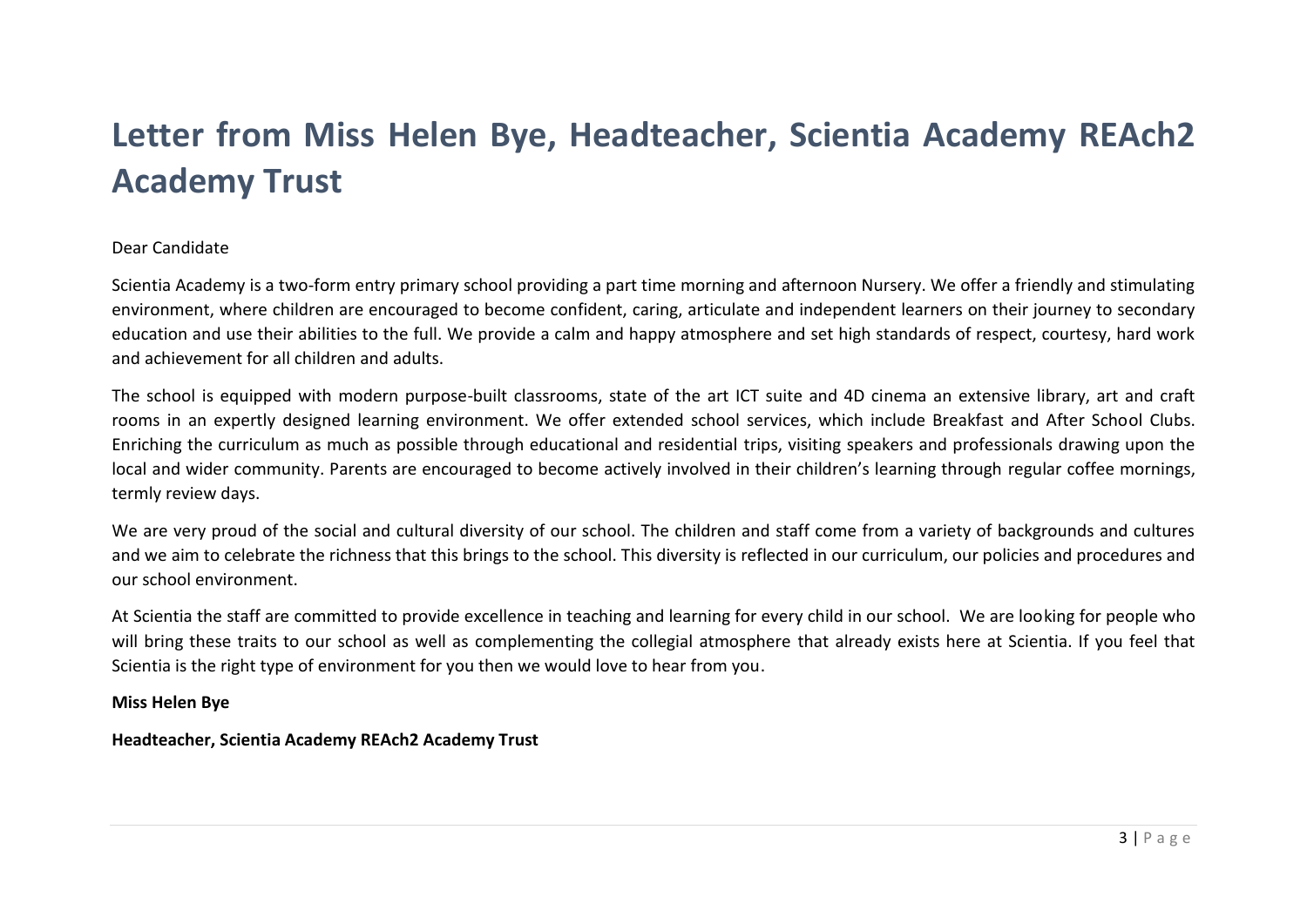### **Our Cornerstones and Touchstones**

REAch2 is the Cornerstone of the Trust: providing a strong, responsible foundation from which every academy develops and grows. A cornerstone provides a subtle yet paramount role in the construction of a building and ensures that REAch2 is a trustworthy, accountable and inspirational organisation, delivering the best possible learning experience.

REAch2 is defined by the values of **excellence, quality, delivery and standards** – these features give the Trust its enduring attributes and its inherent reliability.

However, what gives each REAch2 Academy its uniqueness are the Touchstones of the Trust (seen on the right). Just as 500 years ago touchstones were used to test the quality of the gold they marked, so too our touchstones find what is precious and set these things apart. They are used to express the values and ethos of the Trust and describe what the Trust wants to be known for and how it wishes to operate.



With good **leadership**, we aspire to develop children academically, emotionally, physically and spiritually. We notice talent and spot the 'possible' in people as well as the 'actual'. Developing potential across our Trust becomes a realisation that there is a future worth pursuing for everyone.

Children deserve **enjoyment** in their **learning** and the pleasure that comes from absorption in a task and achieving their goals. Providing contexts for learning which are relevant, motivating and engaging, release in children their natural curiosity, fun and determination.

**Inspiration** breathes energy and intent into our schools: through influential experiences, children can believe that no mountain is too high and that nothing is impossible.

REAch2 serves a wide range of communities across the country and we celebrate the economic, social, cultural and religious diversity that this brings: embracing **inclusion** ensures that we are a Trust that serves all, believing that everyone can succeed.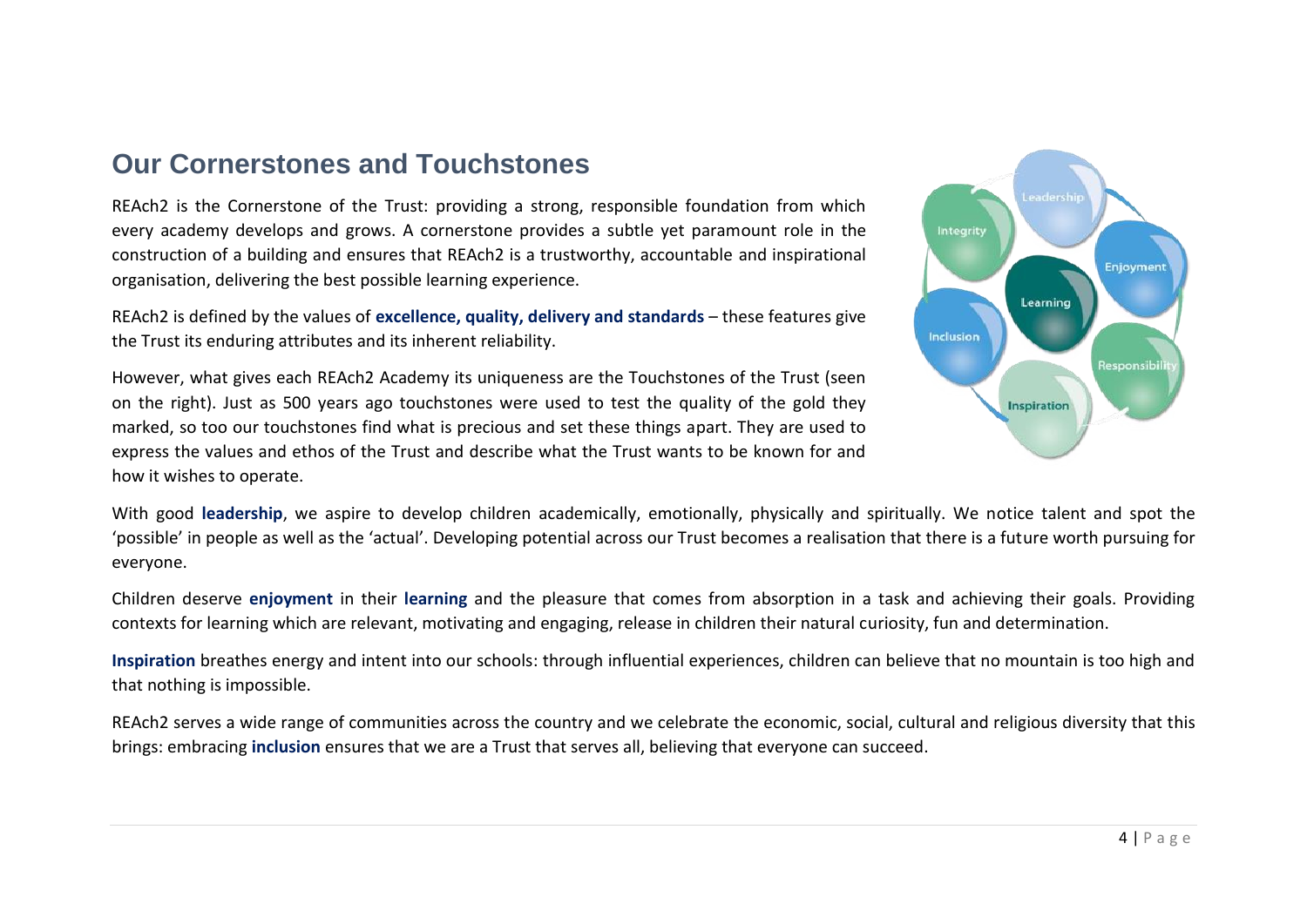

We take our **responsibility** seriously. We act judiciously with control and care. We don't make excuses, but mindfully answer for our actions and continually seek to make improvements.

REAch2 is a Trust that has a strong moral purpose, our **integrity** is paramount. Our mission is to change children's lives by providing the very best quality education we can. Through this, children can fulfil their potential, become happy, successful adults and contribute effectively and meaningfully to society. We welcome the fact that all our decisions and actions are open to scrutiny. You can learn more about REAch2 at our website: [www.reach2.org](http://www.reach2.org/)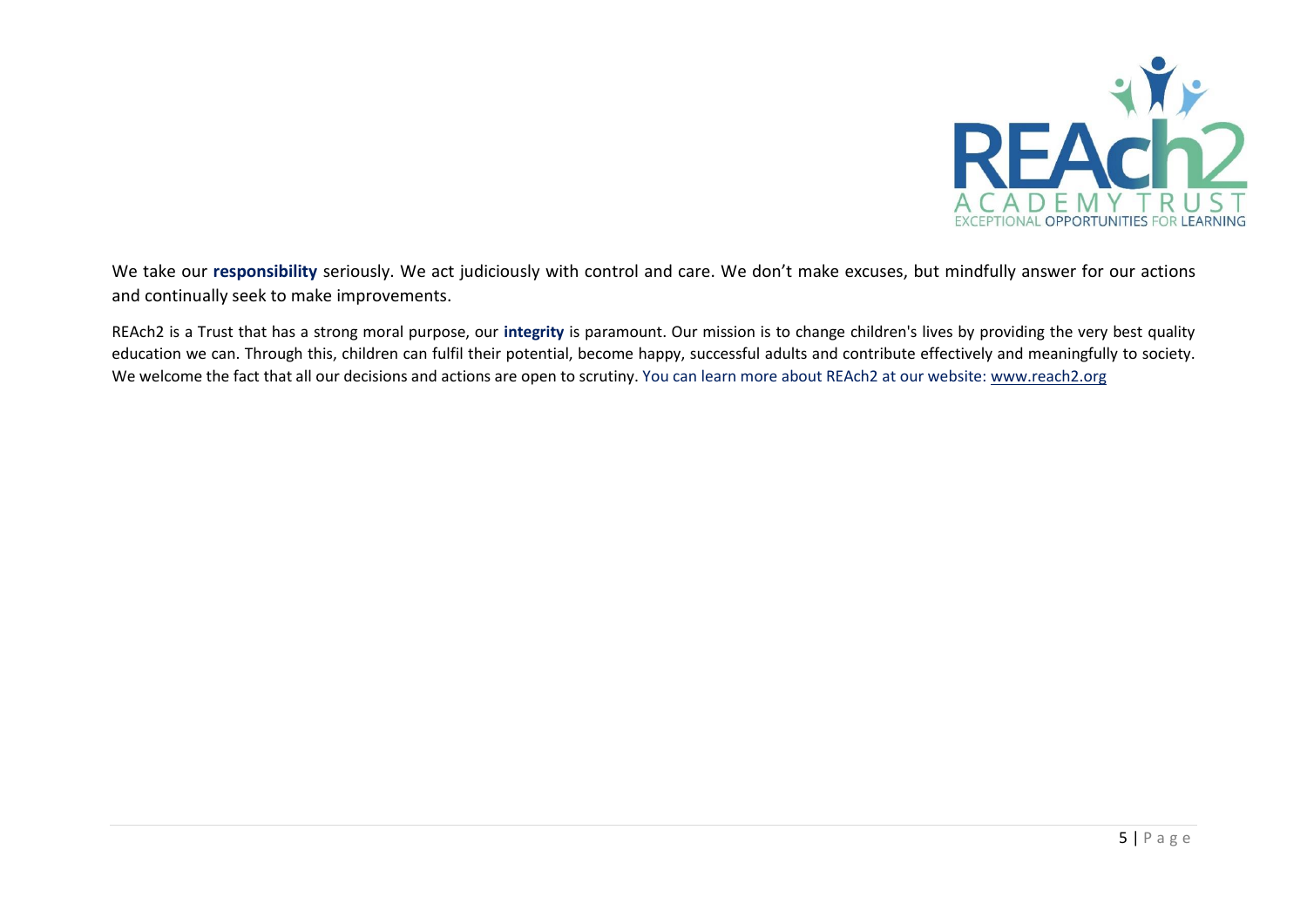### **The role**

#### **Site Supervisor**

**Role :** Site Supervisor **Location:** Scientia Primary Academy, Mona Road, Burton on Trent, DE13 0UF **Hours:** Full-time (37 hours per week) / All Year Round **Salary:** scp 9 to 19, £20,903 to £25,481 (On call allowance negotiable) **Closing Date:** Tuesday 8th February 2022 **Start Date:** Immediate

#### **About Scientia:**

Scientia Academy is a purpose-built primary school, set in beautiful grounds, for children aged 3 to 11 years old located less than a mile away from the centre of Burton upon Trent, close to the villages of Branston, Stretton & Swadlincote and within half an hour's car journey to Derby.

The school opened in 2013 and boasts a state-of-the-art ICT suite and 4D cinema and extensive library.

We are now a popular, over-subscribed school, with a thriving nursery which offers a 30 hours' provision for working parents with a Wrap Around Care with a busy Breakfast and Afterschool Club

#### **Who are we looking for?**

#### **We would love to hear from you if you are a dab hand at DIY / repairs and are:**

- − positive with a 'can-do' attitude;
- − flexible and able to use own initiative;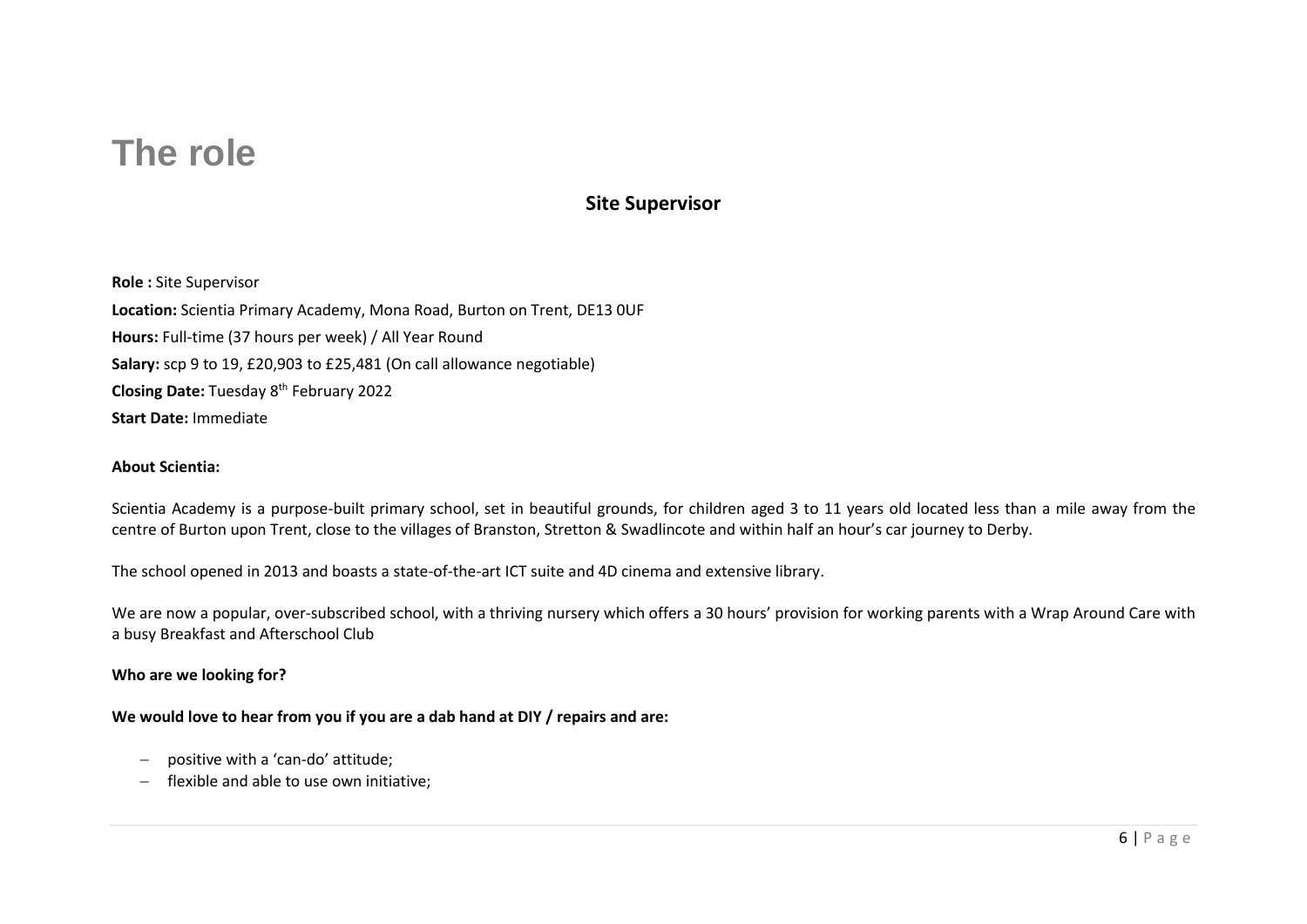- able to prioritise own workload to maintain the school and its site to the expected high standards;
- a good communicator;
- − able to follow agreed procedures and Health & Safety regulations in accordance with Health & Safety considerations in respect of site and building security duties.

Ideally, you will have previous experience of working in a site management role, ideally in a primary school or other educational setting.

A health and safety qualification would be desirable but is not essential.

#### **In return, you would be joining REAch2, the largest and one of the most successful primary Trusts across the country and in addition we can offer you:**

- an extremely supportive and friendly team;
- membership of the Local Government Pension Scheme:
- high quality Continuous Professional Development;
- free and confidential access to REACh2's Employment Assistant programme manned by qualified counsellors 24 hours / 7 days per week;
- a rewarding job where no two days are the same;
- free car parking.
- generous annual leave entitlement

If this sounds of interest to you and you think you are the person for the job, you are welcome to come and see Scientia for yourself!

**To arrange a visit**, please contact the school office on 01283 248 100 to arrange a suitable time.

#### **Completed application forms are welcomed and should be returned to:** [recruitment@scientia-academy.org.uk.](mailto:recruitment@scientia-academy.org.uk)

**Shortlisting:** Thursday 10th February 2022

**Interviews:** Tuesday 15<sup>th</sup> February 2022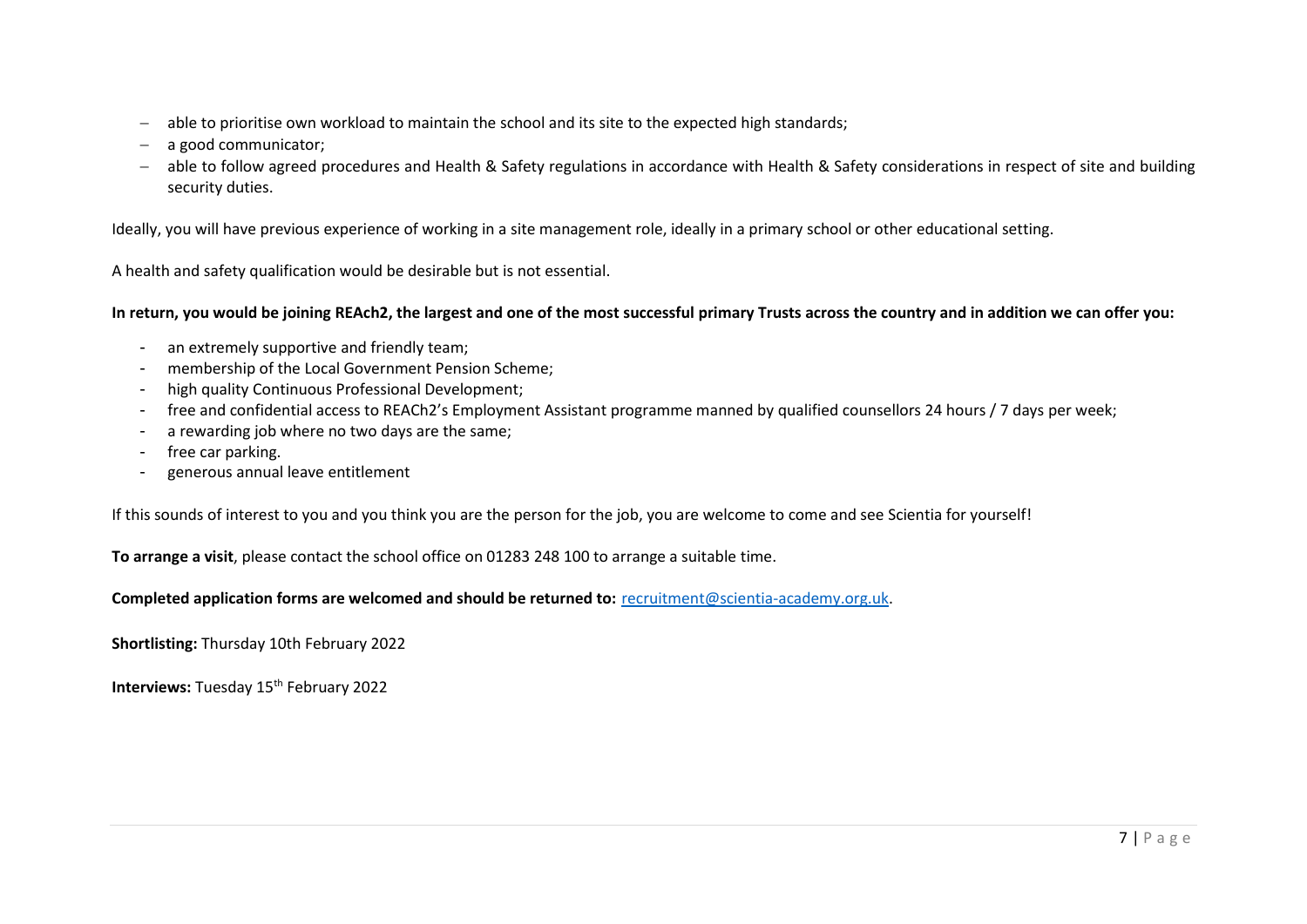#### **Additional Information**

REAch2 Academy Trust have an Equal Opportunities Policy for selection and recruitment. Applicants are requested to complete the Trust's online Equality [& Diversity Monitoring Form](https://forms.office.com/Pages/ResponsePage.aspx?id=EGorfMwEtEi30d9QFOXXNJ4DEcgd411KhzIQrNunT_hUMlJXTkhNVlE0SlhKV0FWTEk2Wkw1TTUwRS4u) separately.

Scientia Primary Academy and REAch2 are committed to safeguarding and promoting the welfare of children, young people and vulnerable adults. This post is subject to an Enhanced DBS with a Children's Barred List Check and two satisfactory references.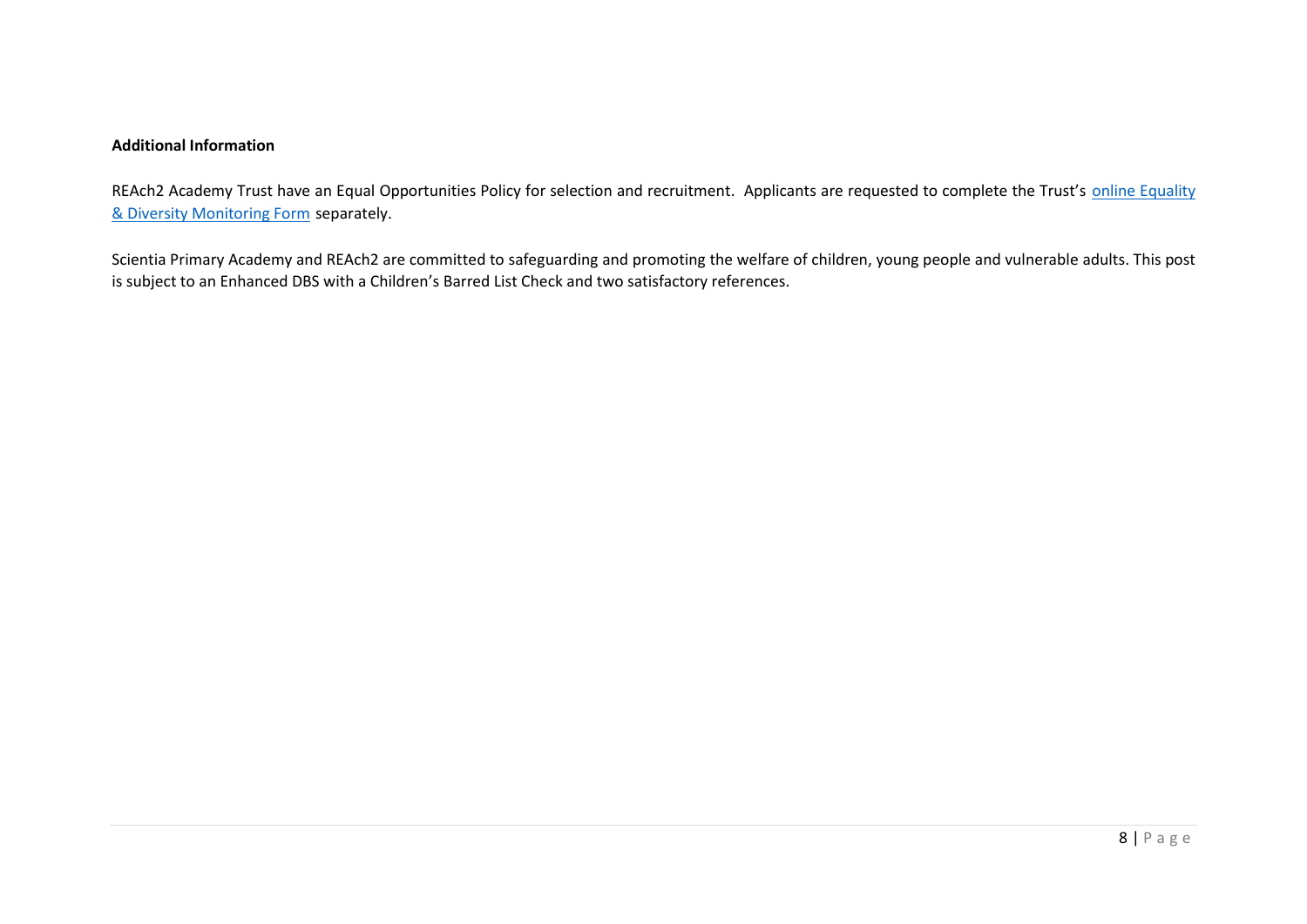

### **Job Description**

### **Site Supervisor**

#### **Core Purpose**

To provide high quality site management support function for the school, its staff and operations on a day-to-day basis. This includes security, cleanliness, porterage, routine maintenance and refurbishment, minor repairs and to carry out pre-planned maintenance works.

The post holder will report to the School Business Manager but plan and prioritise their own work without direct supervision.

#### **Line Management**

Will be required to line manage a small team of site staff, e.g., one or two site staff to ensure:

- adequate cover for holiday periods,
- adequate cover for outside normal school hours,
- providing cover for emergency call out.
- Undertake recruitment, appraisal, training, mentoring of site and H&S induction.

#### **Security and Safety**

- To arrange annual compliance visits of health and safety contractors in accordance with Trust policies.
- To ensure all health and safety compliance is adhered to and all the necessary remedial work is arranged and completed to a satisfactory standard.
- To ensure heating plant and equipment is efficiently and effectively operated, make adjustments as necessary and report defects and malfunctions to designated member of the Senior Leadership Team.
- To be responsible for maintaining the security of the premises (buildings and grounds) and its contents including monitoring the school's CCTV system.
- To clean light fittings replacing where necessary minor parts such as tubes, bulbs, fuses, starters and diffusers in accordance with safe working practices.
- Remedial action after break-ins for example boarding up broken windows, reglazing small and large internal windows.
- Liaising with the School Business Manager in relation to the formulation of risk assessments where applicable and undertake risk assessments and COSHH procedures as appropriate.
- Assist with fire evacuation procedures.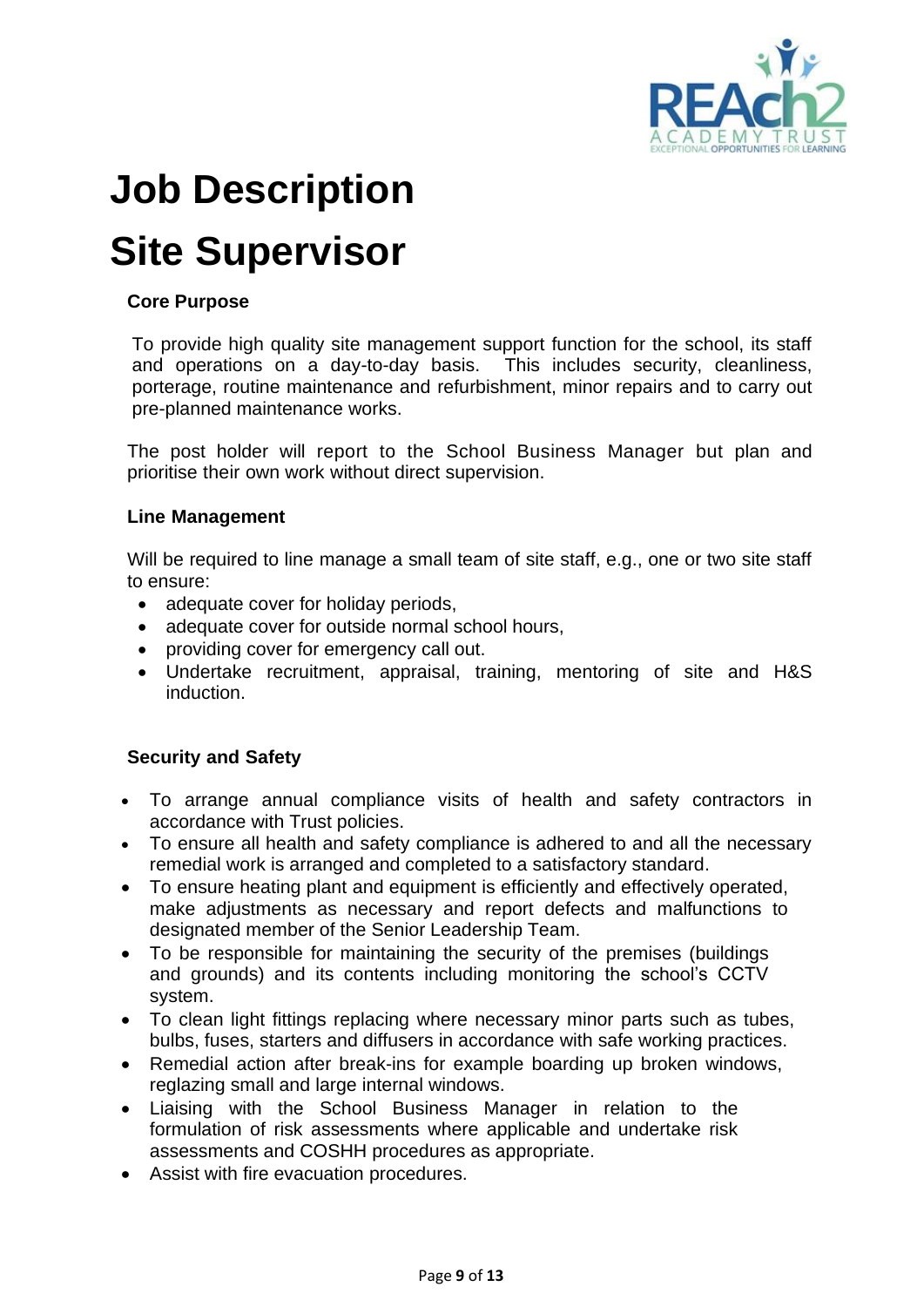

#### **Maintenance and Cleaning**

- To clear blockages, remove foreign matter from sinks, toilets, drains, and clean upspillages as required.
- In the event of a burst or leaking water pipe, the water supply should be turned off, spillage removed and furnishings cleaned.
- To remove spillages and resultant stains from floors and other surfaces.
- To ensure that gullies, drains etc. are kept free from debris and that the school and ground are litter free. Litter bins are to be emptied and the contents disposed of daily.
- To be responsible for ensuring clear and safe pedestrian access to the school particularly in adverse weather conditions (e.g. snow clearing, gritting).
- To dispose of waste material in a safe, hygienic manner ensuring that it is available for collection as required.
- May be required to drive the school minibus/and /or carry out weekly minibus maintenancechecks.

#### **Maintenance and Repair**

Painting and Decorating

- Temporary touching up paintwork e.g. scratch damage, when cabinets are moved, the blotting out of graffiti.
- To undertake repairs, projects and decoration tasks as appropriate.

**Joinery** 

- To provide first line maintenance of fixtures and fittings. To undertake minor repairs as a temporary measure after break- ins, vandalism etc
- To undertake minor repairs to fixtures and fittings such as replacing locks, repairing furniture, replacing door and window catches.
- To carry out minor improvements such as the erection of small shelves, display and notice boards.
- To undertake where appropriate renovation projects.

Plumbing

- To unblock sinks, traps and waste pipes. Adjustment and replacing tap washers and stopping leaks.
- To liaise with contractors in relations to larger building maintenance projects.

#### **Resources**

- To undertake porterage tasks as required including setting up and clearing away furniture.
- To control the provision of toiletry items including requisition, storage and distribution and be responsible for replacement of paper towels, toilet rolls and soap in toilets and teaching areas e.g. Technology, Science, Art and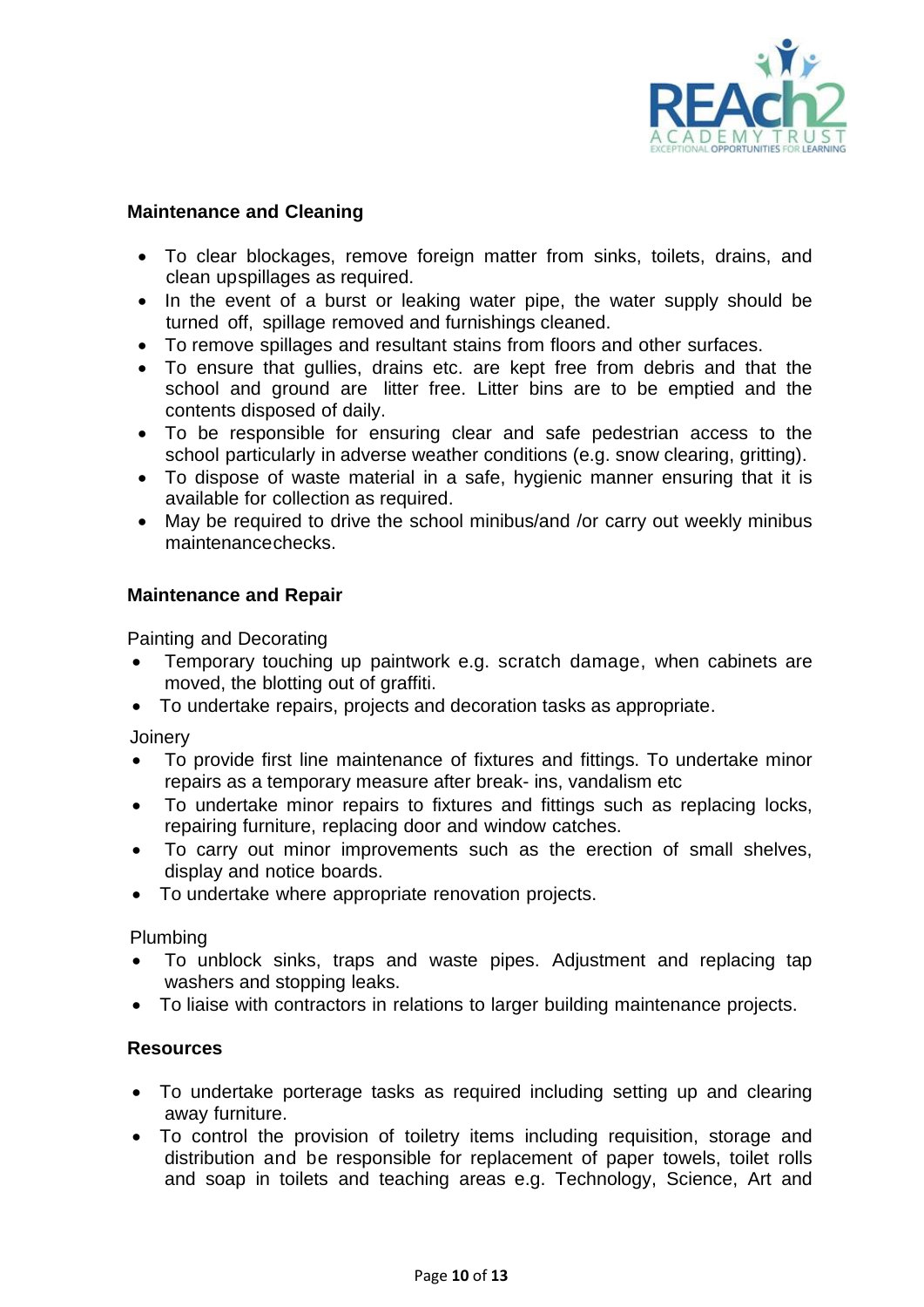

Craft.

- To monitor stock levels of consumable items such as grit, toiletries, light bulbs/tubes and cleaning materials for which the school is responsible and arrange to replenish supplies in accordance with current procedures.
- To maintain appropriate health and safety maintenance / incidents / defects records including intruder alarm logbook and fire alarm book.
- To test fire alarm systems weekly and lighting.
- To report emergencies in the case of faults with gas, electric and water supply and report minor faults on site to the designated member of the Senior Leadership Team.
- To attend to where necessary, personnel visiting the site such as contractors, representatives of utilities (gas, electric, water) and monitor any work being carried out within the postholder's area of responsibility.
- To provide support with opening and closing for school lettings.
- May be required to attend Governors meeting to provide information.

**Support to School** (This list is not exhaustive and should reflect the ethos of the school)

- Promote and safeguard the welfare of children and young people you are responsible for or come into contact with.
- Be aware of and comply with policies and procedures relating to safeguarding, health, safety and security, confidentiality and data protection and report concerns as per the school / Trust policies.
- Be aware of, support and ensure equal opportunities for all.
- Contribute to the overall ethos/work/aims of the school.
- Appreciate and support the role of other professionals.
- Attend and participate in relevant meetings as required.
- Participate in training and other learning activities and performance development as required.
- Assist with pupil needs as appropriate during the school day.

The postholder will be expected to observe safe working practices in carrying out the required duties and ensure that instructions specified by technical consultants, contractors and manufactures are adhered to.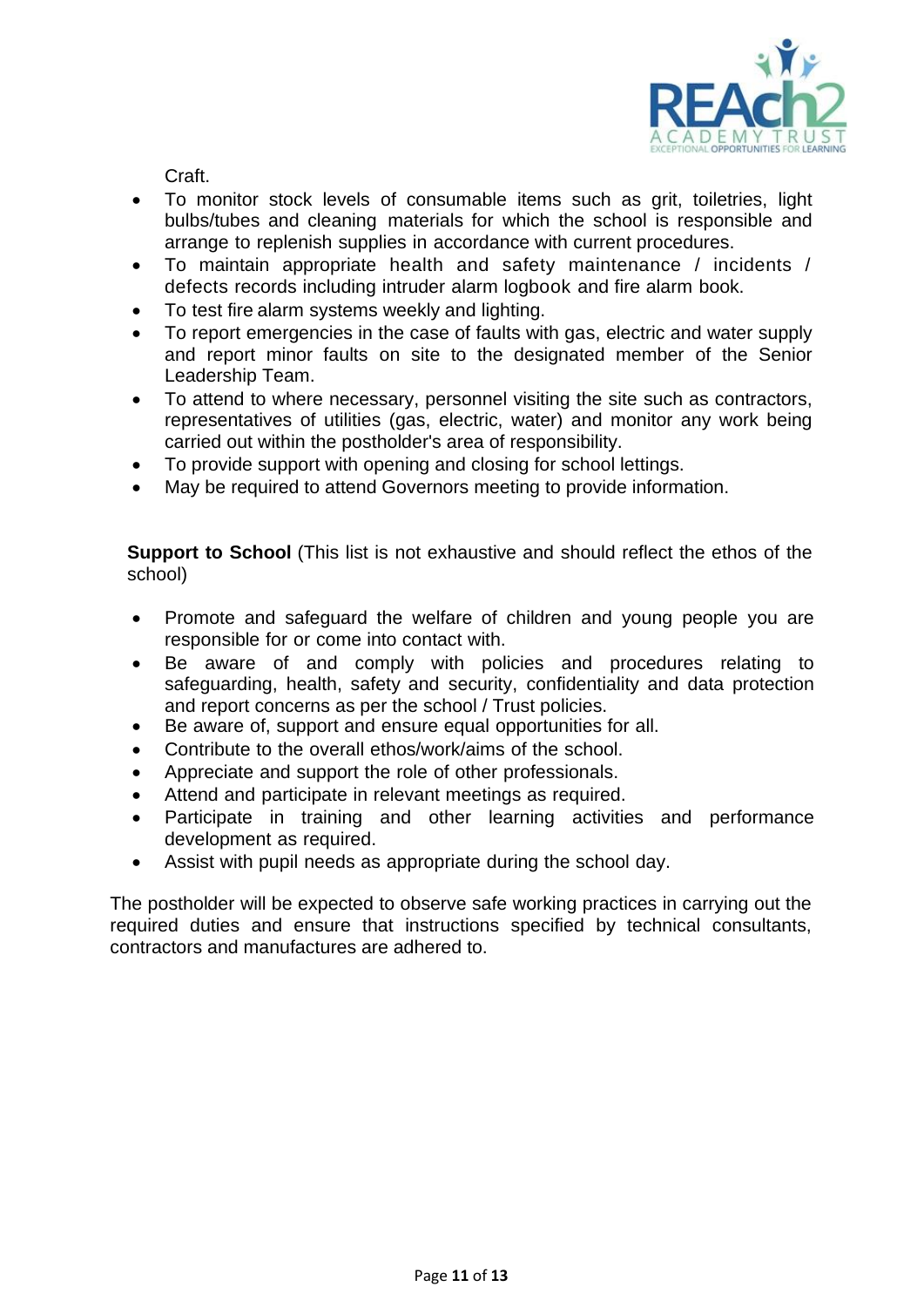

## **Person Specification**

|                                                                                                                                                                                                                                                                                                                                                                                                                                                                                                                                                                                                                                                                                                                                                                                                                                                                                                                                                                                    | <b>Essential</b>                                                                                 | <b>Desirable</b>           |  |
|------------------------------------------------------------------------------------------------------------------------------------------------------------------------------------------------------------------------------------------------------------------------------------------------------------------------------------------------------------------------------------------------------------------------------------------------------------------------------------------------------------------------------------------------------------------------------------------------------------------------------------------------------------------------------------------------------------------------------------------------------------------------------------------------------------------------------------------------------------------------------------------------------------------------------------------------------------------------------------|--------------------------------------------------------------------------------------------------|----------------------------|--|
| Right to work in the UK                                                                                                                                                                                                                                                                                                                                                                                                                                                                                                                                                                                                                                                                                                                                                                                                                                                                                                                                                            | $\star$                                                                                          |                            |  |
| <b>Qualifications and experience</b>                                                                                                                                                                                                                                                                                                                                                                                                                                                                                                                                                                                                                                                                                                                                                                                                                                                                                                                                               |                                                                                                  |                            |  |
| NVQ 3 Building Maintenance & estates service, or<br>equivalent qualification in a relevant discipline.<br>•Hold a recognised Health and Safety qualification<br>•Recent CPD and / or up to date training in health & safety<br>related to a premises management role.<br>Experience of working in a site management role, ideally<br>in a primary school or other educational setting.<br>Significant experience or skills in a trade.                                                                                                                                                                                                                                                                                                                                                                                                                                                                                                                                             | $\star$<br>*<br>$\ast$<br>$\ast$                                                                 | $\ast$<br>$\ast$<br>$\ast$ |  |
| •Staff supervisory and / or management experience.<br><b>Knowledge and Skills</b>                                                                                                                                                                                                                                                                                                                                                                                                                                                                                                                                                                                                                                                                                                                                                                                                                                                                                                  |                                                                                                  |                            |  |
| Good understanding and ability to use specialist<br>$\bullet$<br>equipment/ resources.<br>Ability to organise, lead and motivate other staff.<br>$\bullet$<br>Ability to plan and develop systems.<br>٠<br>Full working knowledge of relevant policies/codes of<br>$\bullet$<br>practice/ legislation.<br>Ability to manage own time effectively and demonstrate<br>$\bullet$<br>initiative including establishing priorities and problems<br>solving.<br>Good communication, numeracy literacy and ICT skills.<br>$\bullet$<br>Sound planning and negotiating skills.<br>٠<br>Ability to adapt flexibly to changing and conflicting<br>$\bullet$<br>demands.<br>Ability to adhere to the school's policies<br>and<br>$\bullet$<br>procedures, most importantly the equal opportunities<br>policy, child protection policy and all health & safety<br>related policies.<br>Ability to comply with health & safety regulations to<br>ensure that all duties are carried out safely. | $\ast$<br>$\ast$<br>$\ast$<br>$\ast$<br>$\ast$<br>$\ast$<br>$\ast$<br>$\ast$<br>$\ast$<br>$\ast$ |                            |  |
| <b>Personal Attributes</b>                                                                                                                                                                                                                                                                                                                                                                                                                                                                                                                                                                                                                                                                                                                                                                                                                                                                                                                                                         |                                                                                                  |                            |  |
| • Accepts, supports and quickly implements change.<br><b>I</b> ldentifies and promotes best practice and encourage the<br>sharing of ideas.<br>·Positively communicates, making communication clear<br>and accessible,<br>• Proactively seek opportunities to increase job knowledge                                                                                                                                                                                                                                                                                                                                                                                                                                                                                                                                                                                                                                                                                               | $\ast$<br>*<br>$\ast$<br>$\ast$                                                                  |                            |  |
| and understanding.<br>•Values the diversity of individuals, adaptable approach to                                                                                                                                                                                                                                                                                                                                                                                                                                                                                                                                                                                                                                                                                                                                                                                                                                                                                                  | $\ast$                                                                                           |                            |  |